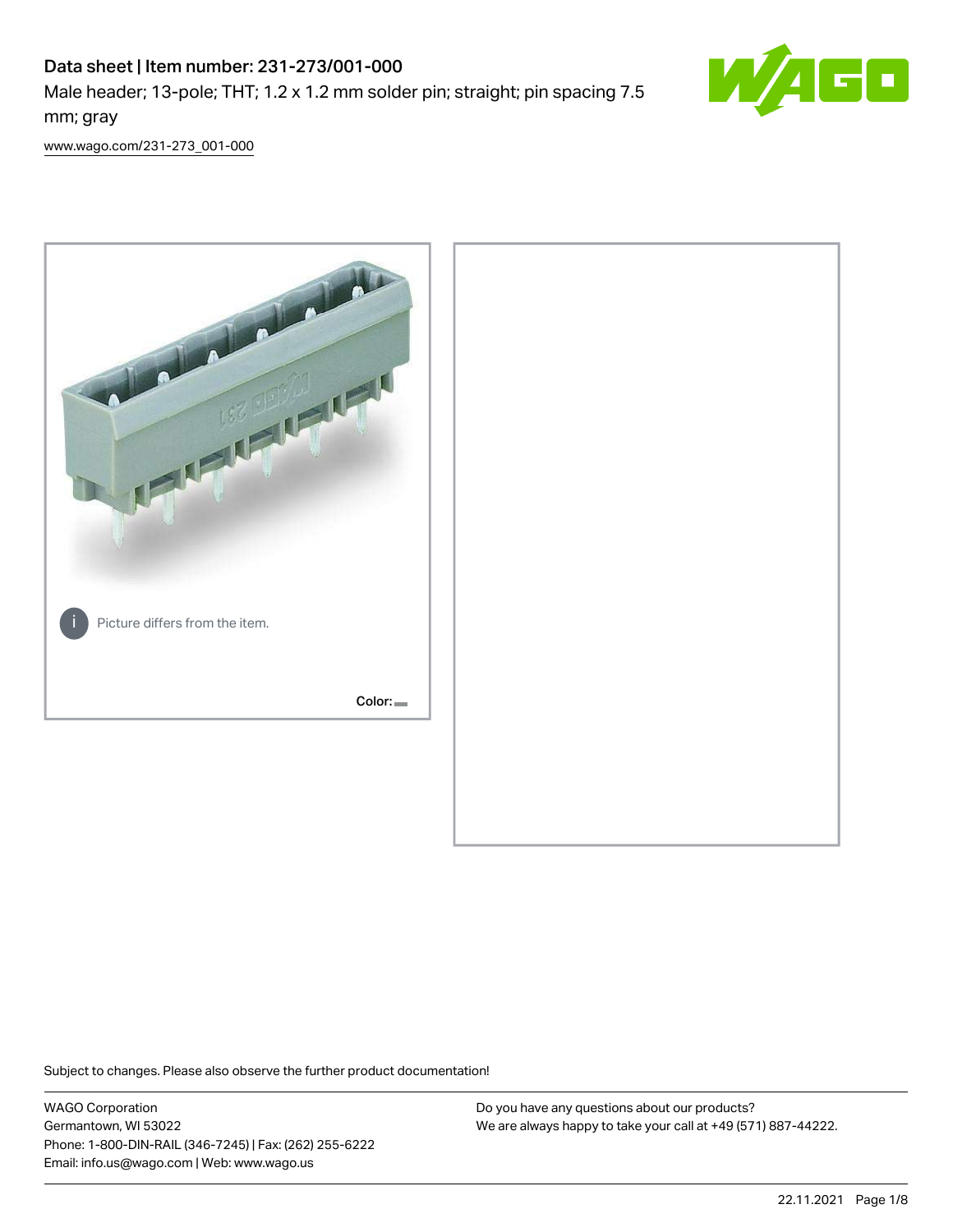

Dimensions in mm

 $L =$  (pole no.  $-1$ ) x pin spacing  $+8.2$  mm

#### Item description

- **Horizontal or vertical PCB mounting via straight or angled solder pins**
- 1.2 x 1.2 mm solder pins allow nominal current up to 16 A, enhancing stability of shorter headers
- $\blacksquare$ With coding fingers

### Data Notes

Safety information 1 The MCS – MULTI CONNECTION SYSTEM includes connectors

Subject to changes. Please also observe the further product documentation!  $\nu$ 

WAGO Corporation Germantown, WI 53022 Phone: 1-800-DIN-RAIL (346-7245) | Fax: (262) 255-6222 Email: info.us@wago.com | Web: www.wago.us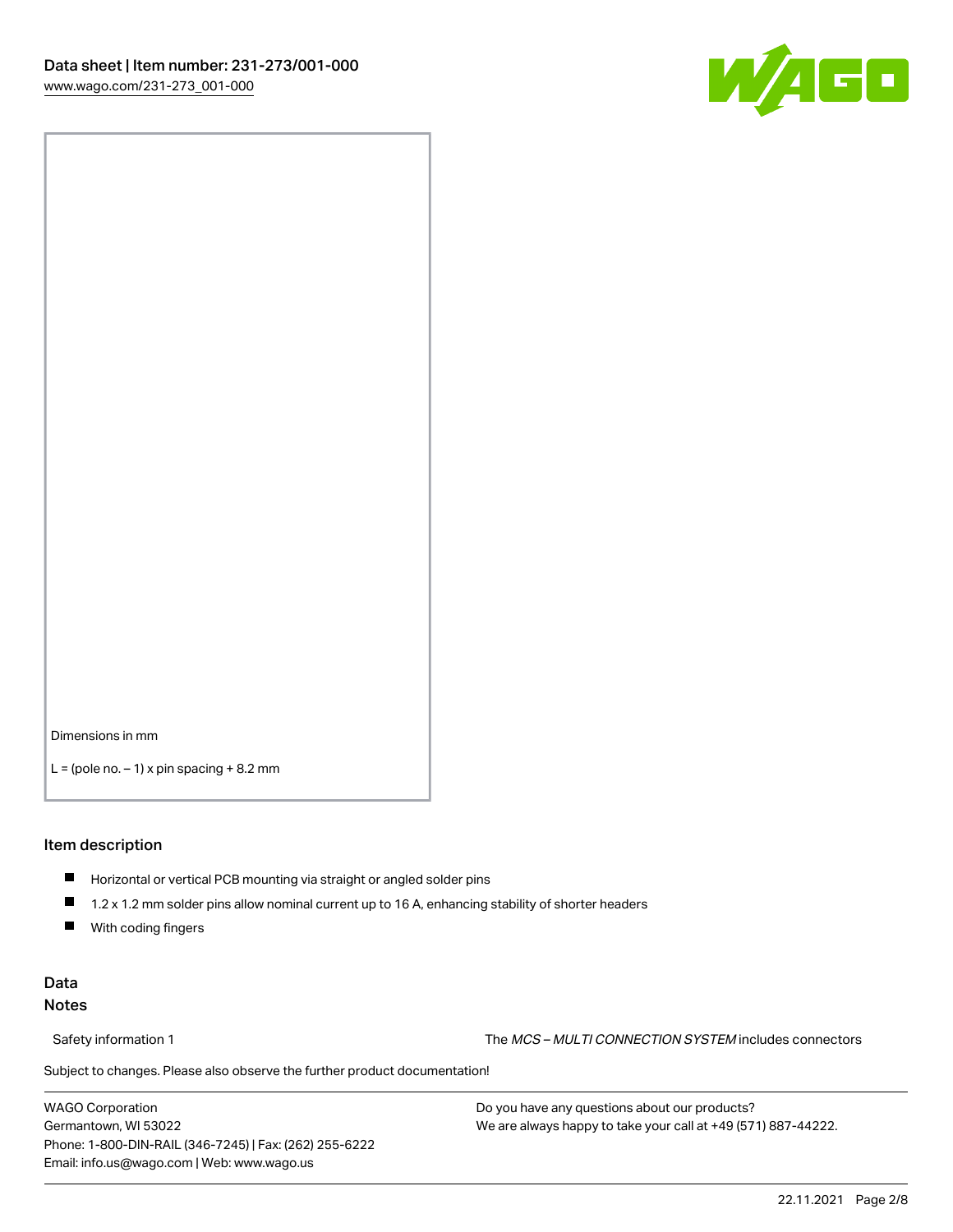

without breaking capacity in accordance with DIN EN 61984. When

|           | used as intended, these connectors must not be connected<br>/disconnected when live or under load. The circuit design should<br>ensure header pins, which can be touched, are not live when<br>unmated.                                                             |
|-----------|---------------------------------------------------------------------------------------------------------------------------------------------------------------------------------------------------------------------------------------------------------------------|
| Variants: | Other pole numbers<br>3.8 mm pin projection for male headers with straight solder pins<br>Gold-plated or partially gold-plated contact surfaces<br>Other versions (or variants) can be requested from WAGO Sales or<br>configured at https://configurator.wago.com/ |

## Electrical data

### IEC Approvals

| Ratings per                 | IEC/EN 60664-1                                                        |
|-----------------------------|-----------------------------------------------------------------------|
| Rated voltage (III / 3)     | 500 V                                                                 |
| Rated surge voltage (III/3) | 6 <sub>kV</sub>                                                       |
| Rated voltage (III/2)       | 630 V                                                                 |
| Rated surge voltage (III/2) | 6 <sub>kV</sub>                                                       |
| Nominal voltage (II/2)      | 1000V                                                                 |
| Rated surge voltage (II/2)  | 6 <sub>kV</sub>                                                       |
| Rated current               | 16A                                                                   |
| Legend (ratings)            | $(III / 2)$ $\triangle$ Overvoltage category III / Pollution degree 2 |

### UL Approvals

| Approvals per                  | UL 1059 |
|--------------------------------|---------|
| Rated voltage UL (Use Group B) | 300 V   |
| Rated current UL (Use Group B) | 15 A    |
| Rated voltage UL (Use Group D) | 300 V   |
| Rated current UL (Use Group D) | 10 A    |

# Ratings per UL

| Rated voltage UL 1977 | 600 V |
|-----------------------|-------|
| Rated current UL 1977 |       |

# CSA Approvals

| Approvals per                   | ~~    |
|---------------------------------|-------|
| Rated voltage CSA (Use Group B) | 3UU 1 |

Subject to changes. Please also observe the further product documentation!

| <b>WAGO Corporation</b>                                | Do you have any questions about our products?                 |
|--------------------------------------------------------|---------------------------------------------------------------|
| Germantown, WI 53022                                   | We are always happy to take your call at +49 (571) 887-44222. |
| Phone: 1-800-DIN-RAIL (346-7245)   Fax: (262) 255-6222 |                                                               |
| Email: info.us@wago.com   Web: www.wago.us             |                                                               |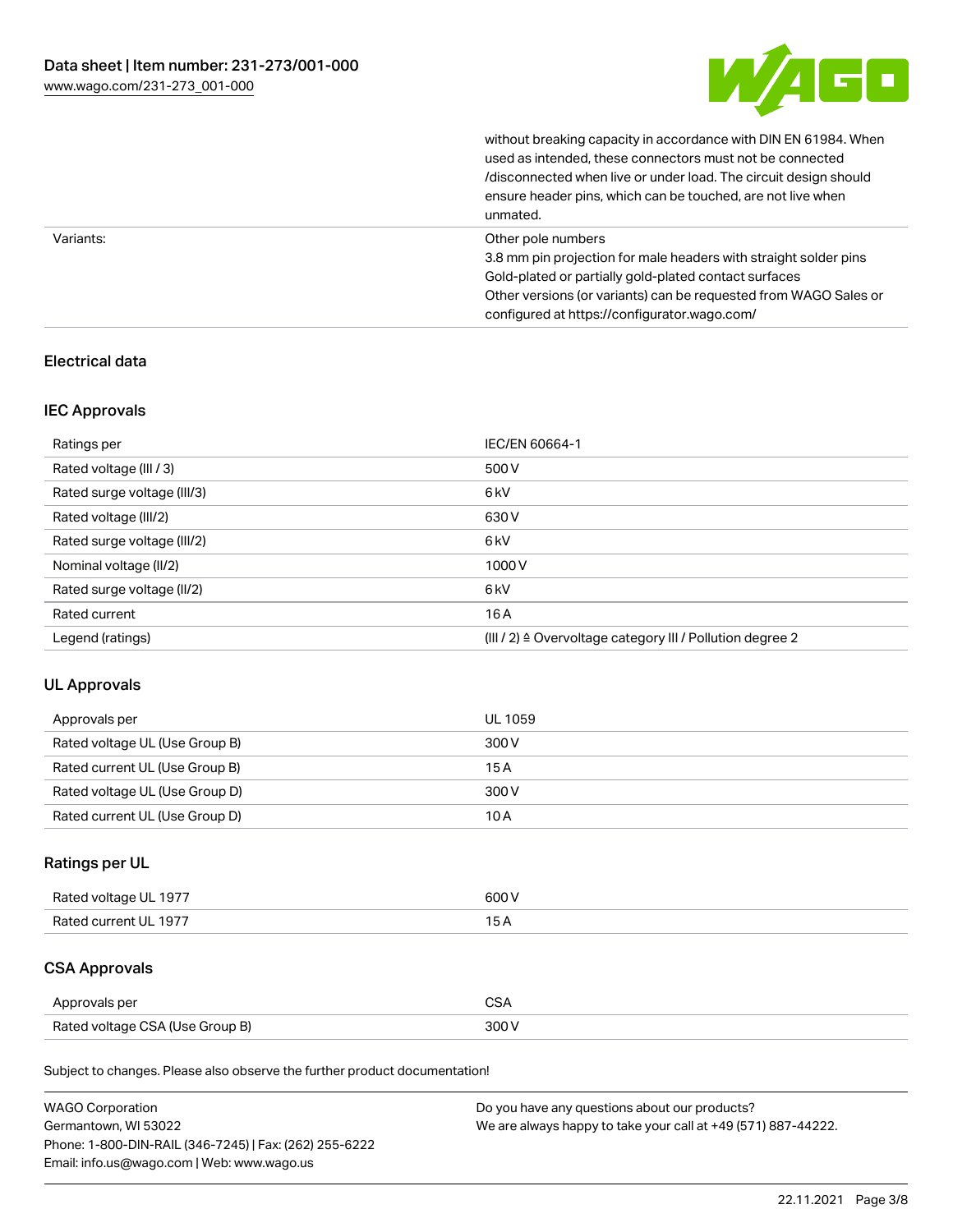[www.wago.com/231-273\\_001-000](http://www.wago.com/231-273_001-000)



| Rated current CSA (Use Group B) | 15 A  |
|---------------------------------|-------|
| Rated voltage CSA (Use Group D) | 300 V |
| Rated current CSA (Use Group D) | 10 A  |

#### Connection data

| Total number of potentials |  |
|----------------------------|--|
| Number of connection types |  |
| Number of levels           |  |

## Connection 1

| Number of poles |  |
|-----------------|--|

### Physical data

| Pin spacing                          | 7.5 mm / 0.295 inch  |
|--------------------------------------|----------------------|
| Width                                | 98.2 mm / 3.866 inch |
| Height                               | 17 mm / 0.669 inch   |
| Height from the surface              | 12 mm / 0.472 inch   |
| Depth                                | 8.4 mm / 0.331 inch  |
| Solder pin length                    | $5 \,\mathrm{mm}$    |
| Solder pin dimensions                | $1.2 \times 1.2$ mm  |
| Drilled hole diameter with tolerance | $17^{(+0.1)}$ mm     |

### Plug-in connection

| Contact type (pluggable connector) | Male connector/plug |
|------------------------------------|---------------------|
| Connector (connection type)        | for PCB             |
| Mismating protection               | No                  |
| Mating direction to the PCB        | 90°                 |
| Locking of plug-in connection      | Without             |

# PCB contact

| PCB Contact                         | THT                                      |
|-------------------------------------|------------------------------------------|
| Solder pin arrangement              | over the entire male connector (in-line) |
| Number of solder pins per potential |                                          |

Subject to changes. Please also observe the further product documentation!

WAGO Corporation Germantown, WI 53022 Phone: 1-800-DIN-RAIL (346-7245) | Fax: (262) 255-6222 Email: info.us@wago.com | Web: www.wago.us Do you have any questions about our products? We are always happy to take your call at +49 (571) 887-44222.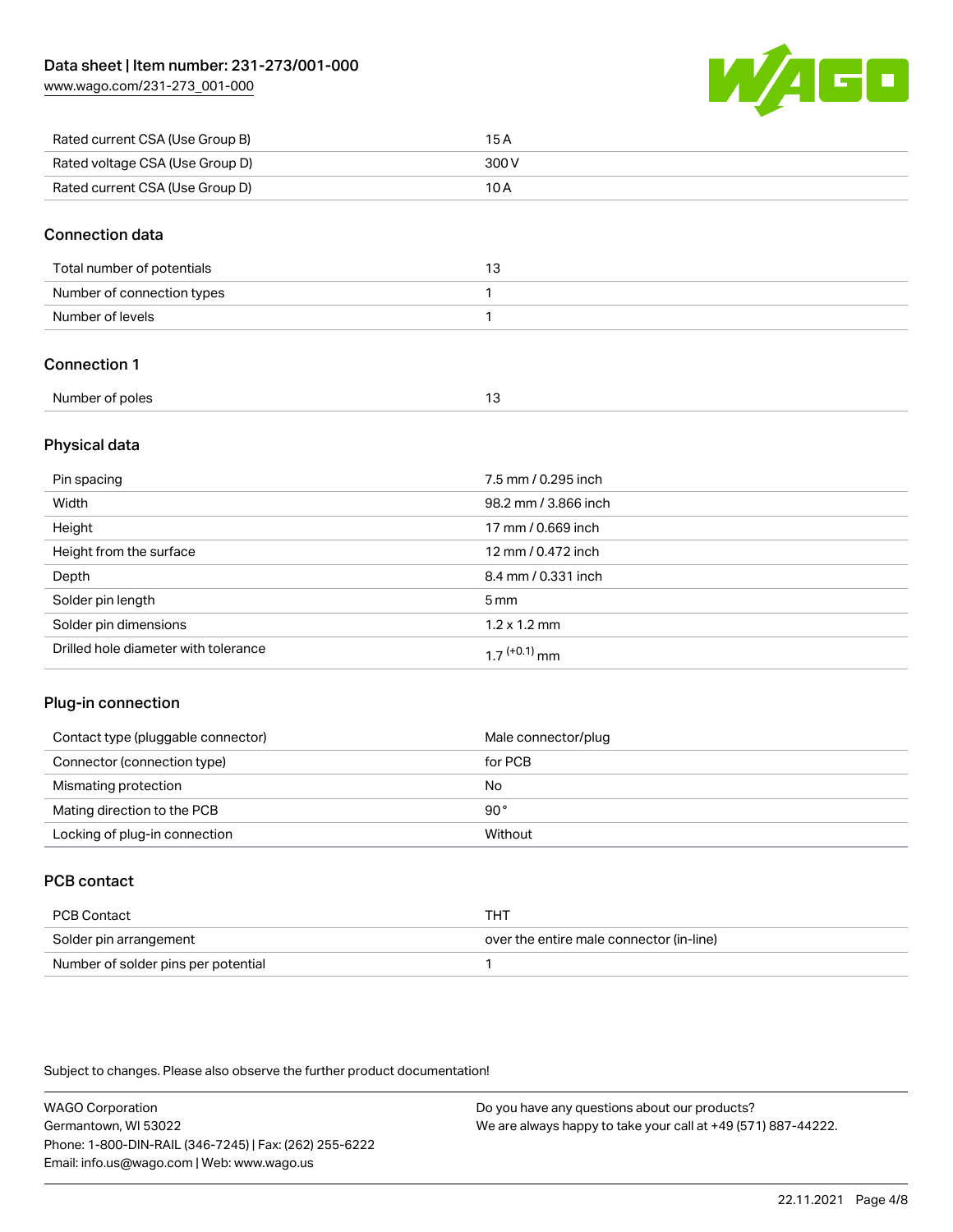

#### Material data

| gray                                   |
|----------------------------------------|
|                                        |
| Polyamide (PA66)                       |
| V <sub>0</sub>                         |
| Electrolytic copper (E <sub>Cu</sub> ) |
| tin-plated                             |
| 0.101 MJ                               |
| 5.8g                                   |
|                                        |

### Environmental requirements

| Limit temperature range | . +100 °C<br>-60 … |
|-------------------------|--------------------|
|-------------------------|--------------------|

### Commercial data

| Product Group         | 3 (Multi Conn. System) |
|-----------------------|------------------------|
| PU (SPU)              | 50 Stück               |
| Packaging type        | box                    |
| Country of origin     | DE                     |
| <b>GTIN</b>           | 4044918929455          |
| Customs tariff number | 8536694040             |

#### Approvals / Certificates

#### Country specific Approvals

| Logo | Approval                                            | <b>Additional Approval Text</b> | Certificate<br>name |
|------|-----------------------------------------------------|---------------------------------|---------------------|
|      | <b>CB</b><br>DEKRA Certification B.V.               | IEC 61984                       | NL-39756            |
|      | <b>CSA</b><br>DEKRA Certification B.V.              | C <sub>22.2</sub>               | 1466354             |
| EMA  | <b>KEMA/KEUR</b><br><b>DEKRA Certification B.V.</b> | EN 61984                        | 2190761.01          |

#### Ship Approvals

Subject to changes. Please also observe the further product documentation!

| <b>WAGO Corporation</b>                                | Do you have any questions about our products?                 |
|--------------------------------------------------------|---------------------------------------------------------------|
| Germantown, WI 53022                                   | We are always happy to take your call at +49 (571) 887-44222. |
| Phone: 1-800-DIN-RAIL (346-7245)   Fax: (262) 255-6222 |                                                               |
| Email: info.us@wago.com   Web: www.wago.us             |                                                               |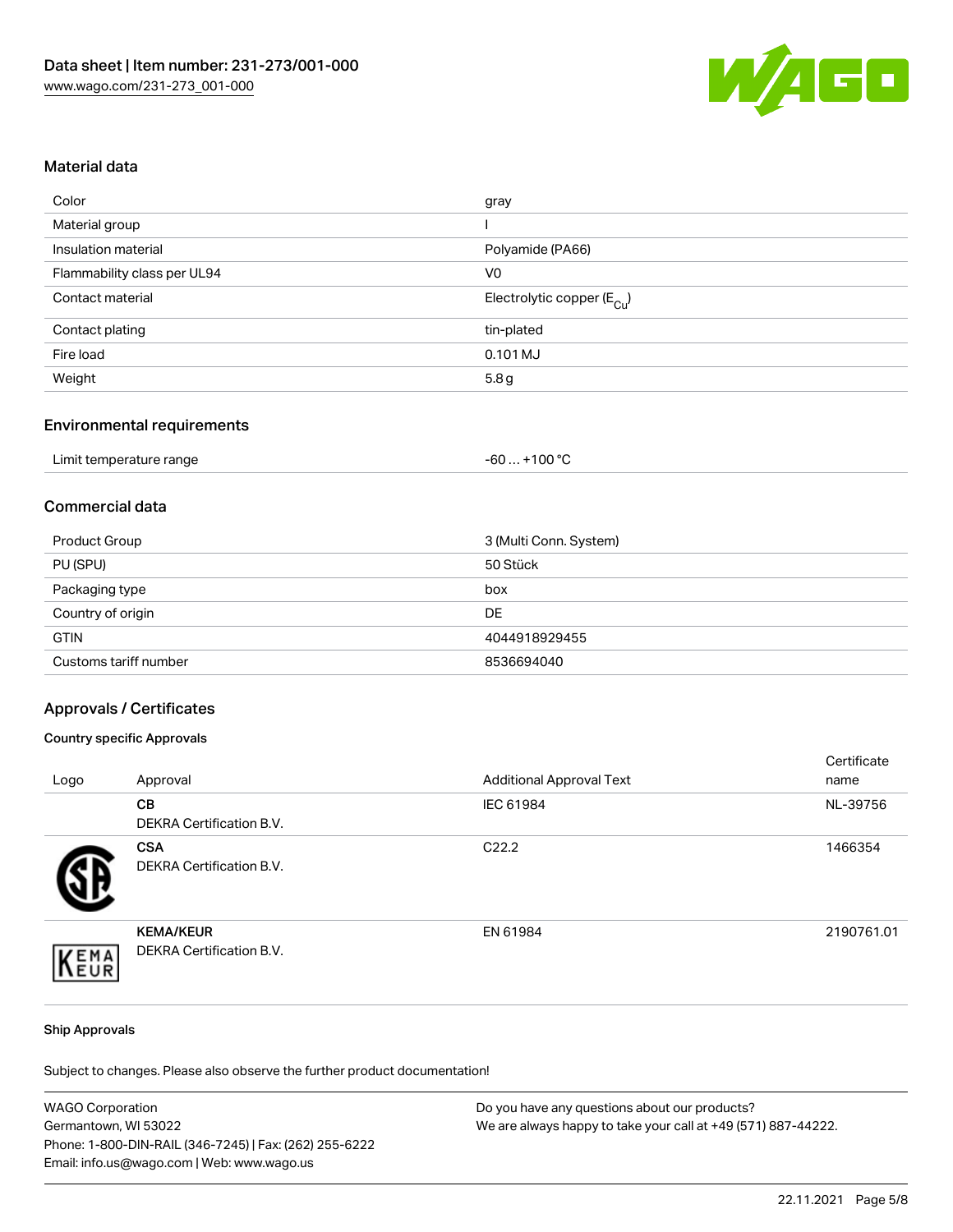# Data sheet | Item number: 231-273/001-000

[www.wago.com/231-273\\_001-000](http://www.wago.com/231-273_001-000)



| Logo                        | Approval                                                                                                    | <b>Additional Approval Text</b> | Certificate<br>name          |             |
|-----------------------------|-------------------------------------------------------------------------------------------------------------|---------------------------------|------------------------------|-------------|
| ABS                         | <b>ABS</b><br>American Bureau of Shipping                                                                   | $\overline{\phantom{a}}$        | $19 -$<br><b>PDA</b>         | HG1869876-  |
| VERITAS                     | BV<br>Bureau Veritas S.A.                                                                                   | <b>IEC 60998</b>                | 11915/D0<br><b>BV</b>        |             |
|                             | <b>DNV GL</b><br>Det Norske Veritas, Germanischer Lloyd                                                     |                                 |                              | TAE000016Z  |
| <b>UL-Approvals</b>         |                                                                                                             |                                 |                              |             |
| Logo                        | Approval                                                                                                    | <b>Additional Approval Text</b> | name                         | Certificate |
|                             | <b>UR</b><br>Underwriters Laboratories Inc.                                                                 | <b>UL 1059</b>                  |                              | E45172      |
|                             | <b>UR</b><br>Underwriters Laboratories Inc.                                                                 | <b>UL 1977</b>                  |                              | E45171      |
| Counterpart                 |                                                                                                             |                                 |                              |             |
|                             | Item no.231-213/026-000<br>Female plug; 13-pole; 12 AWG max; pin spacing 7.5 mm; 1 conductor per pole; gray |                                 | www.wago.com/231-213/026-000 |             |
| <b>Optional accessories</b> |                                                                                                             |                                 |                              |             |
| Coding                      |                                                                                                             |                                 |                              |             |

| Intermediate plate                                                                                                                                                                                                                   |                                                                  |                      |  |
|--------------------------------------------------------------------------------------------------------------------------------------------------------------------------------------------------------------------------------------|------------------------------------------------------------------|----------------------|--|
|                                                                                                                                                                                                                                      | Item no.: 231-500<br>Spacer; for formation of groups; light gray | www.wago.com/231-500 |  |
| Coding                                                                                                                                                                                                                               |                                                                  |                      |  |
| <b>Contract Contract Contract Contract Contract Contract Contract Contract Contract Contract Contract Contract Contract Contract Contract Contract Contract Contract Contract Contract Contract Contract Contract Contract Contr</b> | ltem no.: 231-130<br>Coding key; snap-on type; light gray        | www.wago.com/231-130 |  |

.<br>Subject to changes. Please also observe the further product documentation!

WAGO Corporation Germantown, WI 53022 Phone: 1-800-DIN-RAIL (346-7245) | Fax: (262) 255-6222 Email: info.us@wago.com | Web: www.wago.us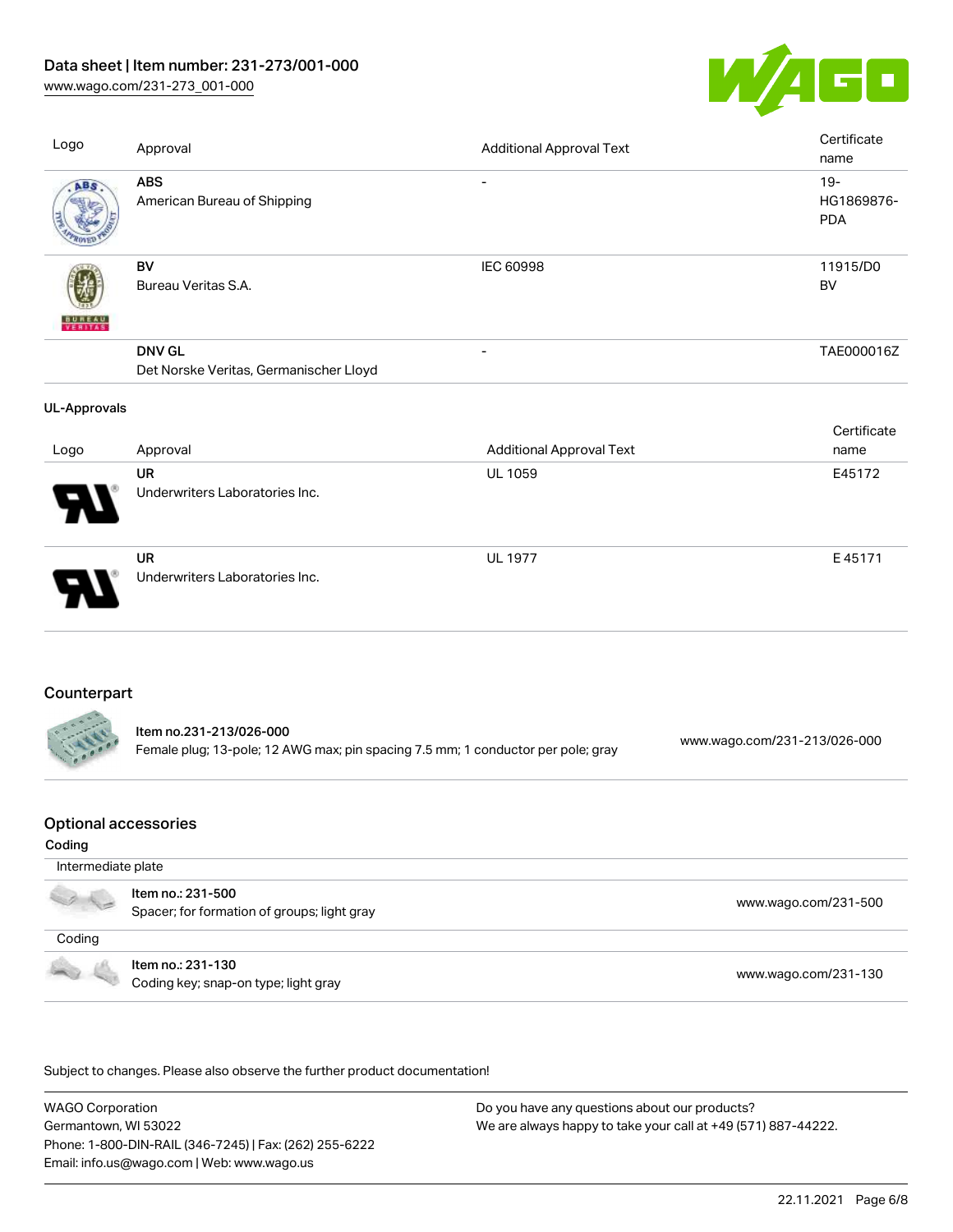

# **Downloads** Documentation

| <b>Additional Information</b>                                                                                                                                          |            |               |          |
|------------------------------------------------------------------------------------------------------------------------------------------------------------------------|------------|---------------|----------|
| Technical explanations                                                                                                                                                 | 2019 Apr 3 | pdf<br>2.0 MB | Download |
| <b>CAD files</b>                                                                                                                                                       |            |               |          |
| CAD data                                                                                                                                                               |            |               |          |
| 2D/3D Models 231-273/001-000                                                                                                                                           |            | <b>URL</b>    | Download |
| <b>CAE</b> data                                                                                                                                                        |            |               |          |
| EPLAN Data Portal 231-273/001-000                                                                                                                                      |            | URL           | Download |
| ZUKEN Portal 231-273/001-000                                                                                                                                           |            | URL           | Download |
| EPLAN Data Portal 231-273/001-000                                                                                                                                      |            | URL           | Download |
| <b>PCB Design</b>                                                                                                                                                      |            |               |          |
| Symbol and Footprint 231-273/001-000                                                                                                                                   |            | URL           | Download |
| CAx data for your PCB design, consisting of "schematic symbols and PCB footprints",<br>allow easy integration of the WAGO component into your development environment. |            |               |          |
| Supported formats:                                                                                                                                                     |            |               |          |
| ш<br>Accel EDA 14 & 15                                                                                                                                                 |            |               |          |
| Ш<br>Altium 6 to current version                                                                                                                                       |            |               |          |
| ш<br>Cadence Allegro                                                                                                                                                   |            |               |          |
| −<br>DesignSpark                                                                                                                                                       |            |               |          |
| п<br>Eagle Libraries                                                                                                                                                   |            |               |          |
| ш<br>KiCad                                                                                                                                                             |            |               |          |
| Mentor Graphics BoardStation                                                                                                                                           |            |               |          |
| ш<br>Mentor Graphics Design Architect                                                                                                                                  |            |               |          |
| ш<br>Mentor Graphics Design Expedition 99 and 2000                                                                                                                     |            |               |          |
| ш<br>OrCAD 9.X PCB and Capture                                                                                                                                         |            |               |          |
| Ш<br>PADS PowerPCB 3, 3.5, 4.X, and 5.X                                                                                                                                |            |               |          |
| ш<br>PADS PowerPCB and PowerLogic 3.0                                                                                                                                  |            |               |          |
| Ш<br>PCAD 2000, 2001, 2002, 2004, and 2006                                                                                                                             |            |               |          |
| Subject to changes. Please also observe the further product documentation!                                                                                             |            |               |          |